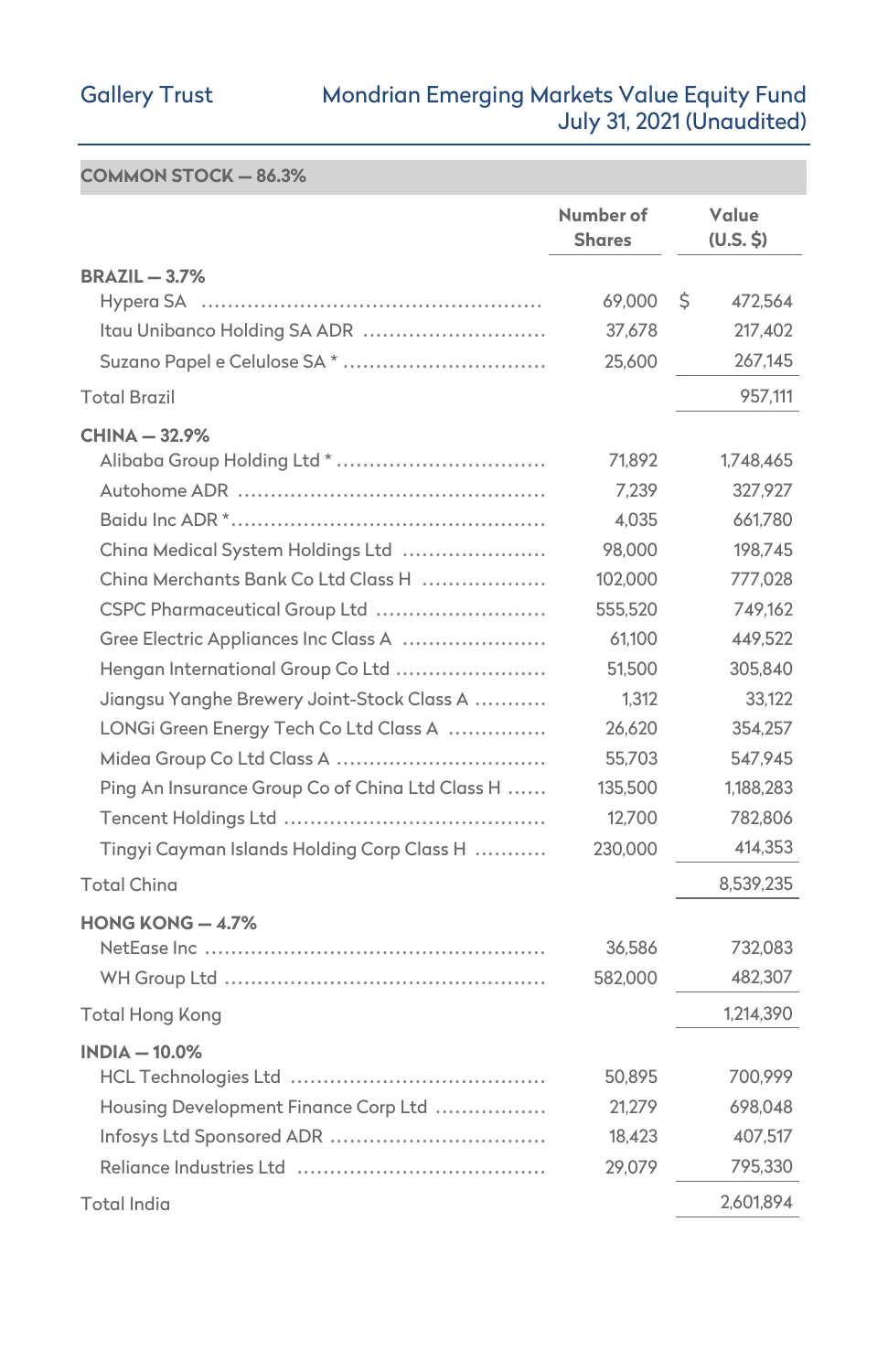### Gallery Trust Mondrian Emerging Markets Value Equity Fund July 31, 2021 (Unaudited)

| <b>COMMON STOCK - continued</b>                                                                                                     |                                                 |                                                     |
|-------------------------------------------------------------------------------------------------------------------------------------|-------------------------------------------------|-----------------------------------------------------|
|                                                                                                                                     | Number of<br><b>Shares</b>                      | Value<br>(U.S. \$)                                  |
| $INDONESIA - 1.4%$<br>Bank Rakyat Indonesia Persero Tbk PT                                                                          | 1,380,200                                       | Ş<br>354,056                                        |
| Total Indonesia                                                                                                                     |                                                 | 354,056                                             |
| $MEXICO - 1.2%$<br>Grupo Financiero Banorte SAB de CV Class O                                                                       | 46,754                                          | 302,467                                             |
| <b>Total Mexico</b>                                                                                                                 |                                                 | 302,467                                             |
| $PERU - 1.6%$                                                                                                                       | 4,278                                           | 431,907                                             |
| <b>Total Peru</b>                                                                                                                   |                                                 | 431,907                                             |
| $RUSSIA - 2.8%$<br>LUKOIL PJSC Sponsored ADR<br>Polymetal International PLC                                                         | 4,742<br>14,512                                 | 407,221<br>315,285                                  |
| <b>Total Russia</b>                                                                                                                 |                                                 | 722,506                                             |
| <b>SOUTH AFRICA - 2.1%</b><br><b>Total South Africa</b>                                                                             | 19,624                                          | 544,459<br>544,459                                  |
| <b>SOUTH KOREA - 5.3%</b><br>Samsung Electronics Co Ltd<br>Samsung Fire & Marine Insurance Co Ltd<br>Shinhan Financial Group Co Ltd | 3,696<br>2,042<br>9,590<br>4,212                | 252,237<br>380,795<br>326,406<br>411,954            |
| <b>Total South Korea</b>                                                                                                            |                                                 | 1,371,392                                           |
| $TAIWAN - 17.3%$<br>ASE Technology Holding Co Ltd<br>CTBC Financial Holding Co Ltd<br>Hon Hai Precision Industry Co Ltd             | 9,000<br>99,000<br>338,000<br>42,000<br>230,000 | 203,719<br>433,667<br>276,177<br>431,039<br>904,702 |
| Taiwan Semiconductor Manufacturing Co Ltd                                                                                           | 109,000                                         | 2,260,683                                           |
| Total Taiwan                                                                                                                        |                                                 | 4,509,987                                           |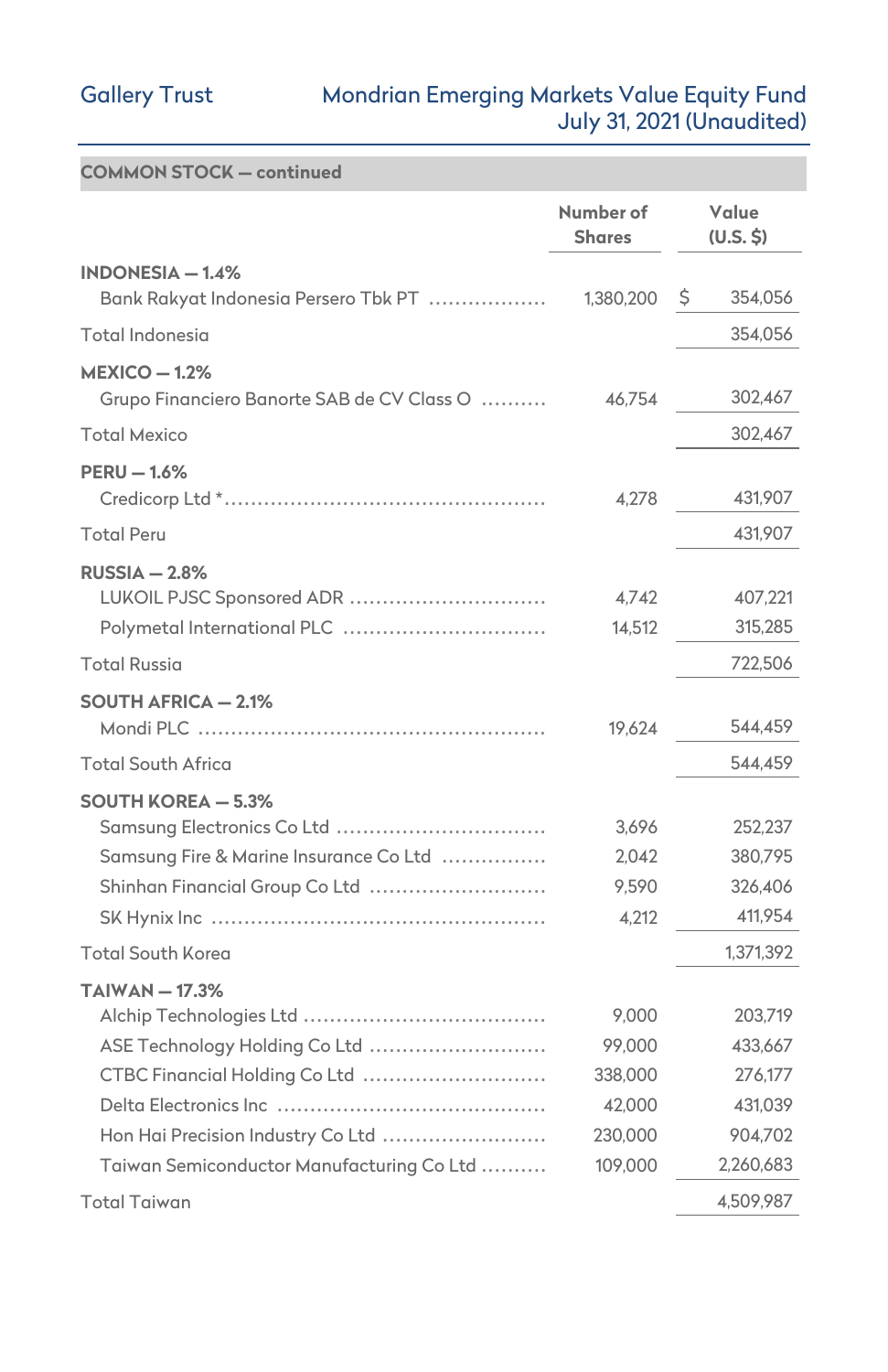# Gallery Trust Mondrian Emerging Markets Value Equity Fund July 31, 2021 (Unaudited)

| <b>COMMON STOCK - continued</b>                                                            |                            |                        |
|--------------------------------------------------------------------------------------------|----------------------------|------------------------|
|                                                                                            | Number of<br><b>Shares</b> | Value<br>(U.S. S)      |
| <b>UNITED KINGDOM - 2.0%</b>                                                               | 9,200                      | Ş<br>530,289           |
| <b>Total United Kingdom</b>                                                                |                            | 530,289                |
| <b>UNITED STATES - 1.3%</b>                                                                |                            |                        |
| Materials - 1.3%                                                                           | 15,845                     | 344.946                |
| <b>Total United States</b>                                                                 |                            | 344,946                |
| <b>Total Common Stock</b>                                                                  |                            | 22,424,639             |
| <b>PREFERRED STOCK - 7.3%</b>                                                              |                            |                        |
| <b>BRAZIL-1.0%</b>                                                                         | 116,400                    | 249,863                |
| <b>SOUTH KOREA - 6.3%</b>                                                                  | 1,164                      | 387,073                |
| Samsung Electronics Co Ltd**                                                               | 20,026                     | 1,255,270              |
| <b>Total Preferred Stock</b>                                                               |                            | 1,642,343<br>1,892,206 |
| Total Value of Securities - 93.6%                                                          |                            | 24,316,845<br>Ş.       |
| Percentages are based on Net Assets of \$25,977,778.                                       |                            |                        |
| $\star$<br>Non-income producing security.<br>$**$<br>There is currently no rate available. |                            |                        |
| <b>ADR</b> - American Depositary Receipt<br>CV - Convertible Security<br>Ltd. - Limited    |                            |                        |

*PLC ---- Public Limited Company*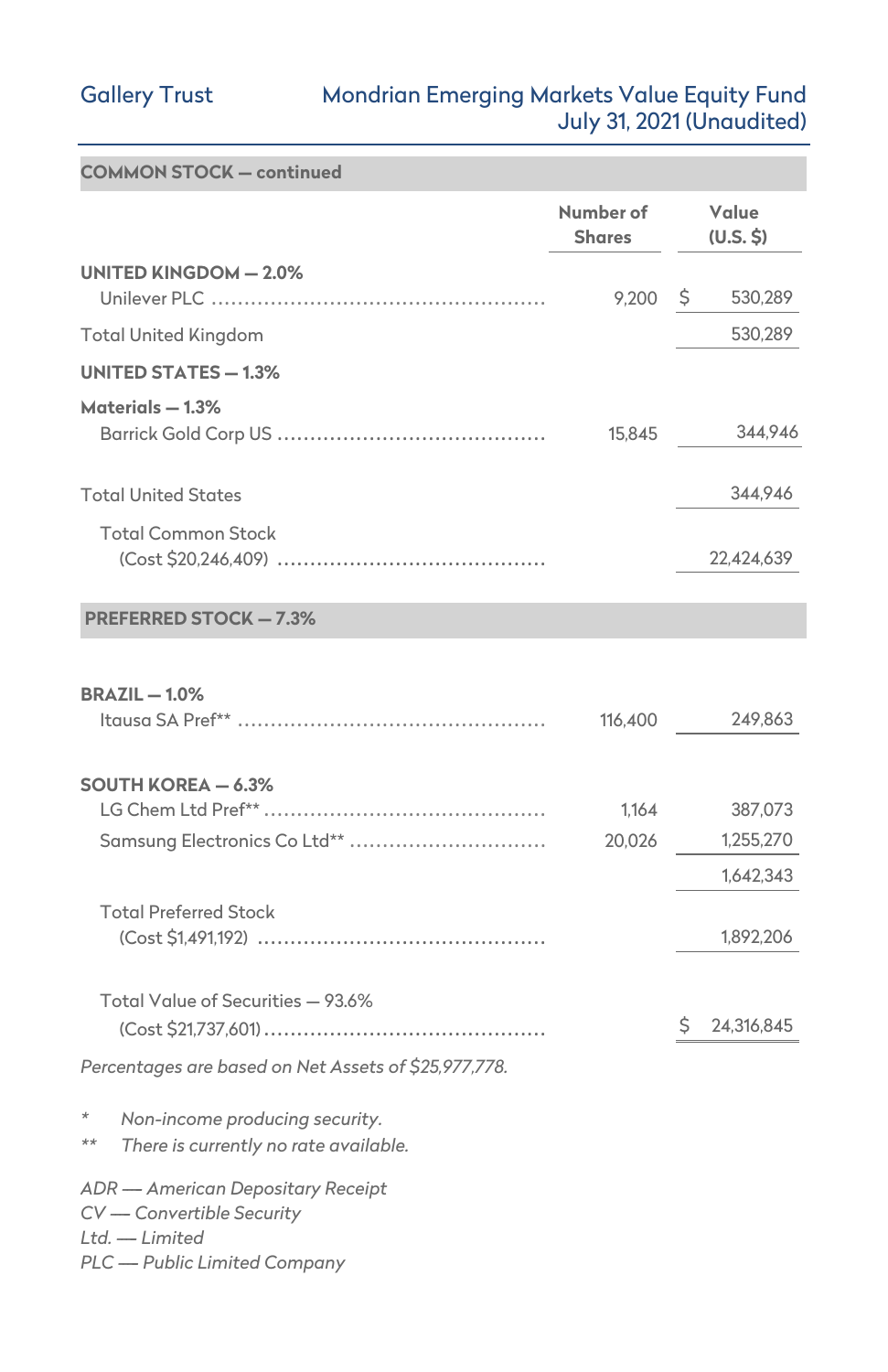As of July 31, 2021, all of the Fund's investments were considered Level 1, in accordance the authoritative guidance on fair value measurements and disclosure under U.S. GAAP.

For the period ended July 31, 2021, there were no transfers in or out of Level 3.

For information on the Fund's policy regarding valuation of investments, fair value hierarchy levels and other significant accounting policies, please refer to Note 2 of the Fund's most recent financial statements.

MON-QH-001-1100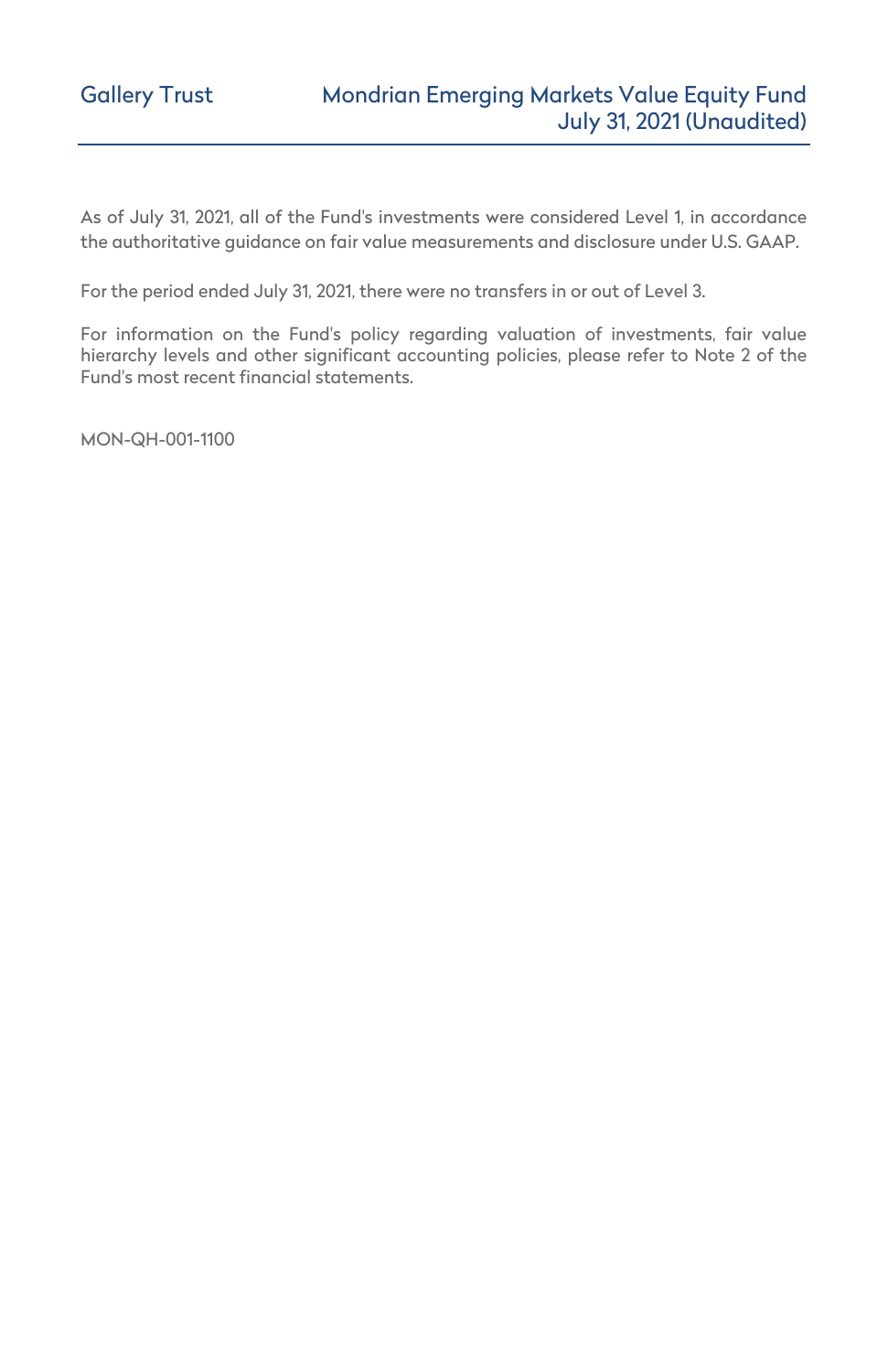### Gallery Trust Mondrian Emerging Markets Value Equity Fund January 31, 2022 (Unaudited)

### **COMMON STOCK — 92.9%**

|                                                   | Number of<br><b>Shares</b> | Value<br>(U.S. \$) |
|---------------------------------------------------|----------------------------|--------------------|
| <b>BRAZIL - 5.3%</b>                              |                            |                    |
|                                                   | 74,900                     | Ŝ<br>438,672       |
| Itau Unibanco Holding SA ADR                      | 42,355                     | 199,916            |
| Suzano Papel e Celulose SA                        | 36,600                     | 408,933            |
|                                                   | 18,123                     | 275,107            |
| <b>Total Brazil</b>                               |                            | 1,322,628          |
| <b>CHINA - 35.5%</b>                              |                            |                    |
|                                                   | 83,992                     | 1,301,811          |
|                                                   | 14,699                     | 489,771            |
|                                                   | 4,947                      | 790,234            |
| China Medical System Holdings Ltd                 | 132,000                    | 223,798            |
| Ching Merchants Bank Co Ltd Class H               | 75,500                     | 633,918            |
| CSPC Pharmaceutical Group Ltd                     | 559,520                    | 683,428            |
| Gree Electric Appliances Inc Class A              | 83,596                     | 502,795            |
| Hengan International Group Co Ltd                 | 50,000                     | 244,827            |
| Jiangsu Yanghe Brewery Joint-Stock Co Ltd Class A | 6,112                      | 151,155            |
| LONGi Green Energy Tech Co Ltd Class A            | 19,300                     | 217.216            |
|                                                   | 61,803                     | 719,714            |
| Ping An Insurance Group Co of China Ltd Class H   | 183,500                    | 1,442,904          |
|                                                   | 13,600                     | 844,941            |
| Tingyi Cayman Islands Holding Corp Class H        | 202,000                    | 418,816            |
|                                                   | 6,300                      | 198,518            |
| <b>Total China</b>                                |                            | 8,863,846          |
| HONG KONG $-2.8\%$                                |                            |                    |
|                                                   | 671                        | 24,666             |
|                                                   | 15,786                     | 321,446            |
|                                                   | 537,728                    | 359,676            |
| Total Hong Kong                                   |                            | 705.788            |
| $INDIA - 7.6%$                                    |                            |                    |
|                                                   | 16,231                     | 169,938            |
|                                                   | 16,061                     | 238,144            |
| Housing Development Finance Corp Ltd              | 22,738                     | 776,606            |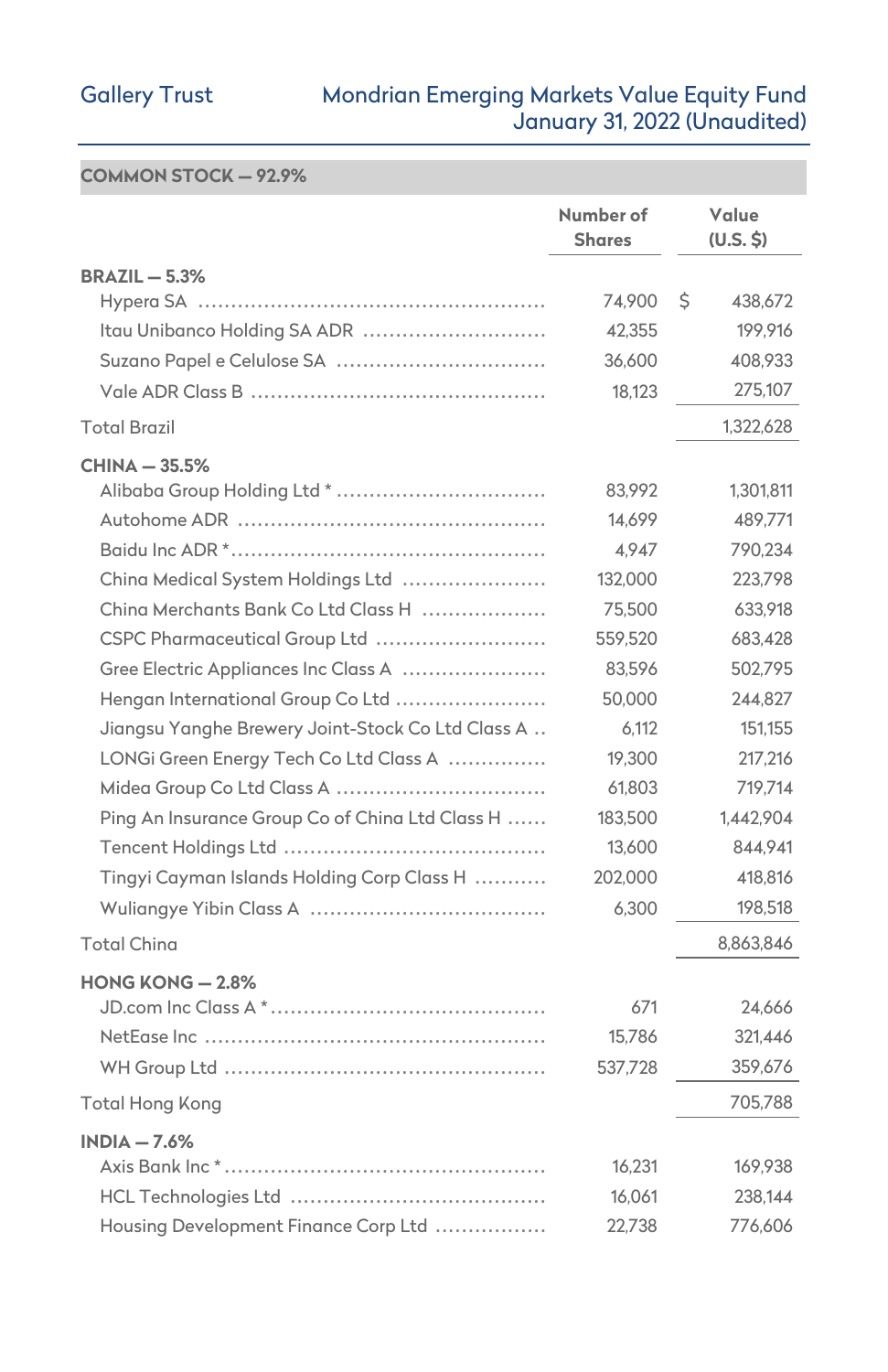# Gallery Trust Mondrian Emerging Markets Value Equity Fund January 31, 2022 (Unaudited)

| <b>COMMON STOCK - continued</b>                                                                                                                    |                                          |    |                                                     |
|----------------------------------------------------------------------------------------------------------------------------------------------------|------------------------------------------|----|-----------------------------------------------------|
|                                                                                                                                                    | Number of<br><b>Shares</b>               |    |                                                     |
| <b>INDIA (continued)</b><br>Infosys Ltd Sponsored ADR                                                                                              | 6,716<br>17,682                          | \$ | 158,296<br>569,023                                  |
| Total India                                                                                                                                        |                                          |    | 1,912,007                                           |
| $INDONESIA - 2.6%$<br>Bank Rakyat Indonesia Persero Tbk PT                                                                                         | 2,246,239                                |    | 640,108                                             |
| Total Indonesia                                                                                                                                    |                                          |    | 640,108                                             |
| $MEXICO - 1.1%$<br>Grupo Financiero Banorte SAB de CV Class O                                                                                      | 45,666                                   |    | 288,855                                             |
| <b>Total Mexico</b>                                                                                                                                |                                          |    | 288,855                                             |
| <b>PERU - 2.8%</b>                                                                                                                                 | 4,910                                    |    | 703,210                                             |
| <b>Total Peru</b>                                                                                                                                  |                                          |    | 703,210                                             |
| $RUSSIA - 3.0%$<br>LUKOIL PJSC Sponsored ADR<br>Polymetal International PLC                                                                        | 6,040<br>14,512                          |    | 536,775<br>207,972                                  |
| <b>Total Russia</b>                                                                                                                                |                                          |    | 744,747                                             |
| <b>SOUTH AFRICA - 2.3%</b>                                                                                                                         | 22,894                                   |    | 572,624                                             |
| <b>Total South Africa</b>                                                                                                                          |                                          |    | 572,624                                             |
| <b>SOUTH KOREA - 7.7%</b><br>LG Chem Ltd<br>Samsung Electronics Co Ltd<br>Samsung Fire & Marine Insurance Co Ltd<br>Shinhan Financial Group Co Ltd | 446<br>2,597<br>2,199<br>12,981<br>7,020 |    | 240,482<br>161,530<br>365,955<br>414,544<br>733,860 |
| <b>Total South Korea</b>                                                                                                                           |                                          |    | 1,916,371                                           |
| $TAIWAN - 18.2%$<br>CTBC Financial Holding Co Ltd                                                                                                  | 9,000<br>361,000                         |    | 308,610<br>361,780                                  |
|                                                                                                                                                    | 53,000                                   |    | 514,789                                             |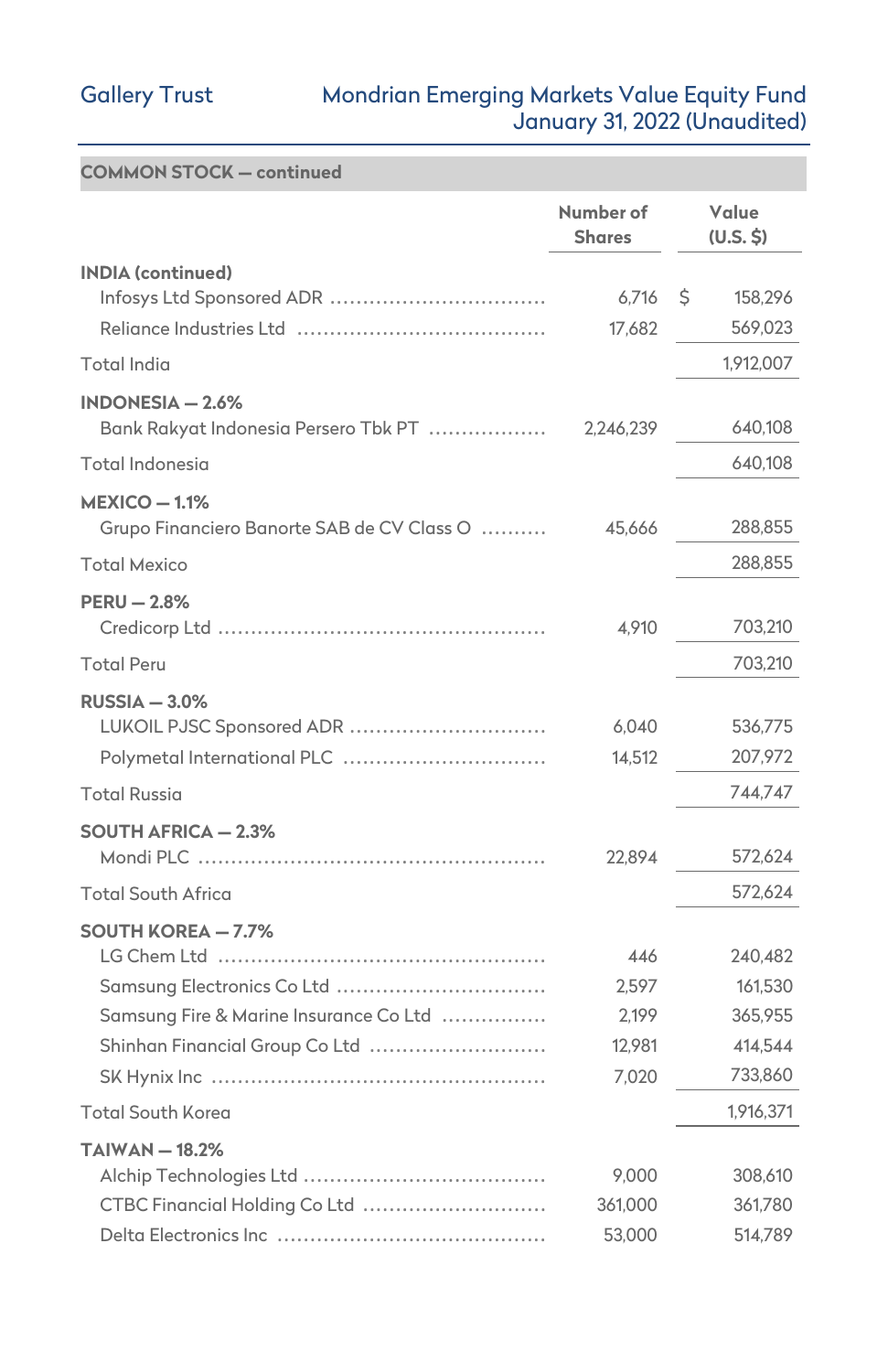### Gallery Trust Mondrian Emerging Markets Value Equity Fund January 31, 2022 (Unaudited)

| <b>COMMON STOCK - continued</b>           |                            |                    |
|-------------------------------------------|----------------------------|--------------------|
|                                           | Number of<br><b>Shares</b> | Value<br>(U.S. \$) |
| <b>TAIWAN (continued)</b>                 |                            |                    |
| Hon Hai Precision Industry Co Ltd         | 244,000                    | \$<br>897,028      |
|                                           | 7,000                      | 275,003            |
| Taiwan Semiconductor Manufacturing Co Ltd | 95,000                     | 2,183,722          |
| <b>Total Taiwan</b>                       |                            | 4,540,932          |
| <b>UNITED KINGDOM - 2.0%</b>              |                            |                    |
|                                           | 9.884                      | 504,194            |
| <b>Total United Kingdom</b>               |                            | 504,194            |
| <b>UNITED STATES - 2.0%</b>               |                            |                    |
| <b>Consumer Discretionary - 0.5%</b>      |                            |                    |
|                                           | 2,742                      | 132,082            |
| Materials - 1.5%                          |                            |                    |
|                                           | 18,849                     | 360,959            |
| <b>Total United States</b>                |                            | 493,041            |
| <b>Total Common Stock</b>                 |                            |                    |
|                                           |                            | 23,208,351         |
| <b>PREFERRED STOCK - 6.5%</b>             |                            |                    |
|                                           |                            |                    |
| <b>BRAZIL-0.9%</b>                        |                            |                    |
|                                           | 115,680                    | 223,077            |
| <b>SOUTH KOREA - 5.6%</b>                 |                            |                    |
|                                           | 1.236                      | 312,608            |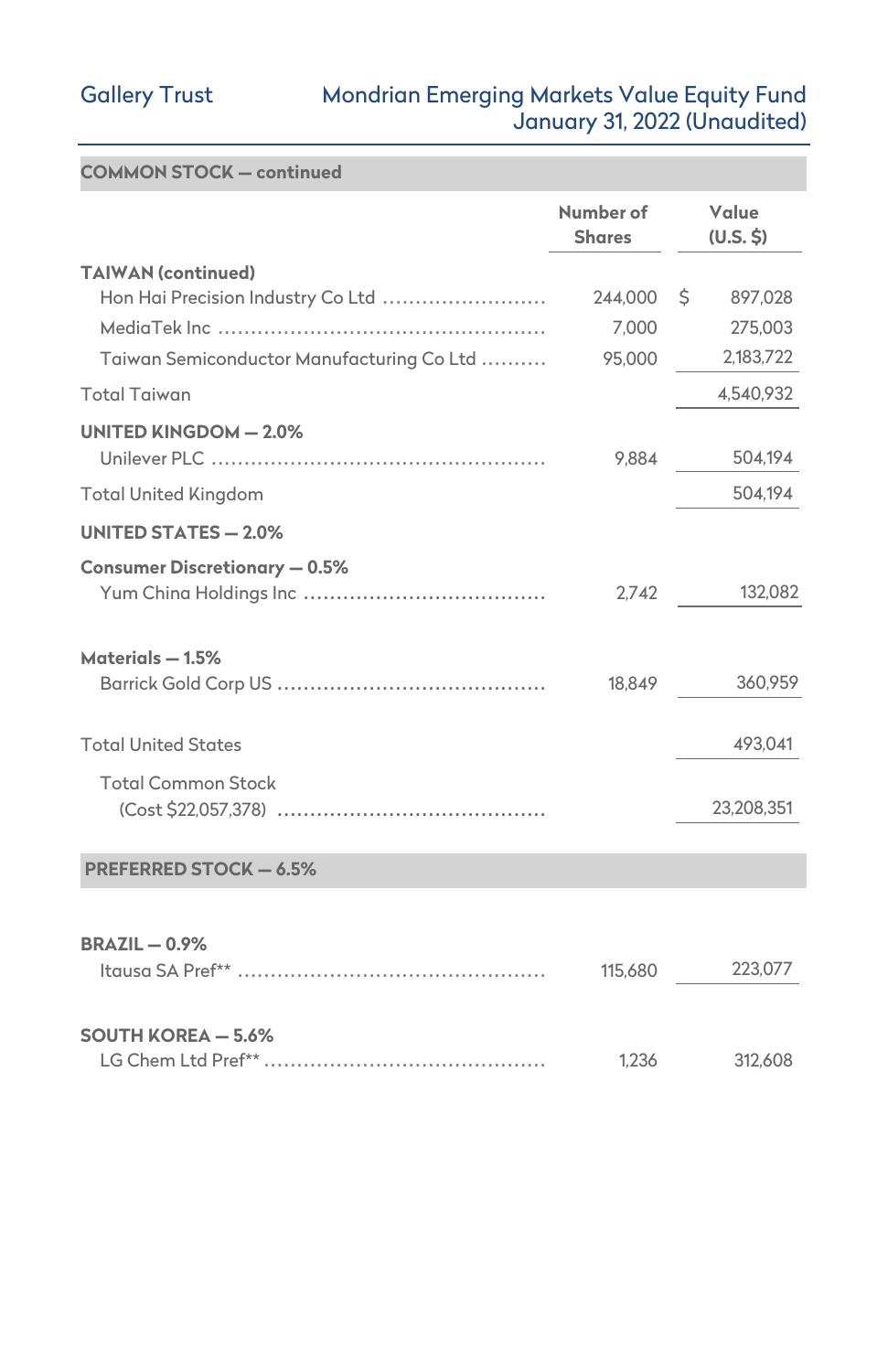# Gallery Trust Mondrian Emerging Markets Value Equity Fund January 31, 2022 (Unaudited)

| <b>PREFERRED STOCK - continued</b> |                            |                   |            |
|------------------------------------|----------------------------|-------------------|------------|
|                                    | Number of<br><b>Shares</b> | Value<br>(U.S. S) |            |
| <b>SOUTH KOREA (continued)</b>     |                            |                   |            |
| Samsung Electronics Co Ltd**       | 19,466                     | Ş                 | 1,097,056  |
|                                    |                            |                   | 1,409,664  |
| <b>Total Preferred Stock</b>       |                            |                   |            |
|                                    |                            |                   | 1.632.741  |
|                                    |                            |                   |            |
| Total Value of Securities - 99.4%  |                            |                   |            |
|                                    |                            |                   | 24.841.092 |

A list of the open forward foreign currency exchange contracts held by the Fund at January 31, 2022 is as follows:

| Counterparty                                                                  | Maturity<br><b>Currency to</b><br><b>Deliver</b><br>Date |  | <b>Currency to</b><br><b>Receive</b> |      | <b>Unrealized</b><br>Appreciation |  |    |
|-------------------------------------------------------------------------------|----------------------------------------------------------|--|--------------------------------------|------|-----------------------------------|--|----|
| <b>Brown Brothers Harriman</b>                                                | 02/07/22 HKD                                             |  | 720.952                              | USD. | $92.513$ \$                       |  | 48 |
| Net Unrealized Appreciation on Forward Foreign Currency Exchange<br>Contracts |                                                          |  |                                      |      |                                   |  | 48 |

*Percentages are based on Net Assets of \$24,997,136.* 

- *\* Non-income producing security.*
- *\*\* There is currently no rate available.*

*ADR ---- American Depositary Receipt HKD ----Hong Kong Dollar*  Ltd. --- Limited *PLC ---- Public Limited Company USD ----United States Dollar* 

The following is a list of the inputs used as of January 31, 2022, in valuing the Fund's investments carried at market value:

| Investments in       |                |               |         |            |
|----------------------|----------------|---------------|---------|------------|
| Securities           | Level 1        | Level 2       | Level 3 | Total      |
| Common Stock         | 4.782.810 S    | 18,425,541 \$ | — S     | 23.208.351 |
| Preferred Stock      | 223,077        | 1.409.664     |         | 1.632.741  |
| Total Investments in |                |               |         |            |
| Securities           | $5,005,887$ \$ | 19.835,205 S  |         | 24.841.092 |